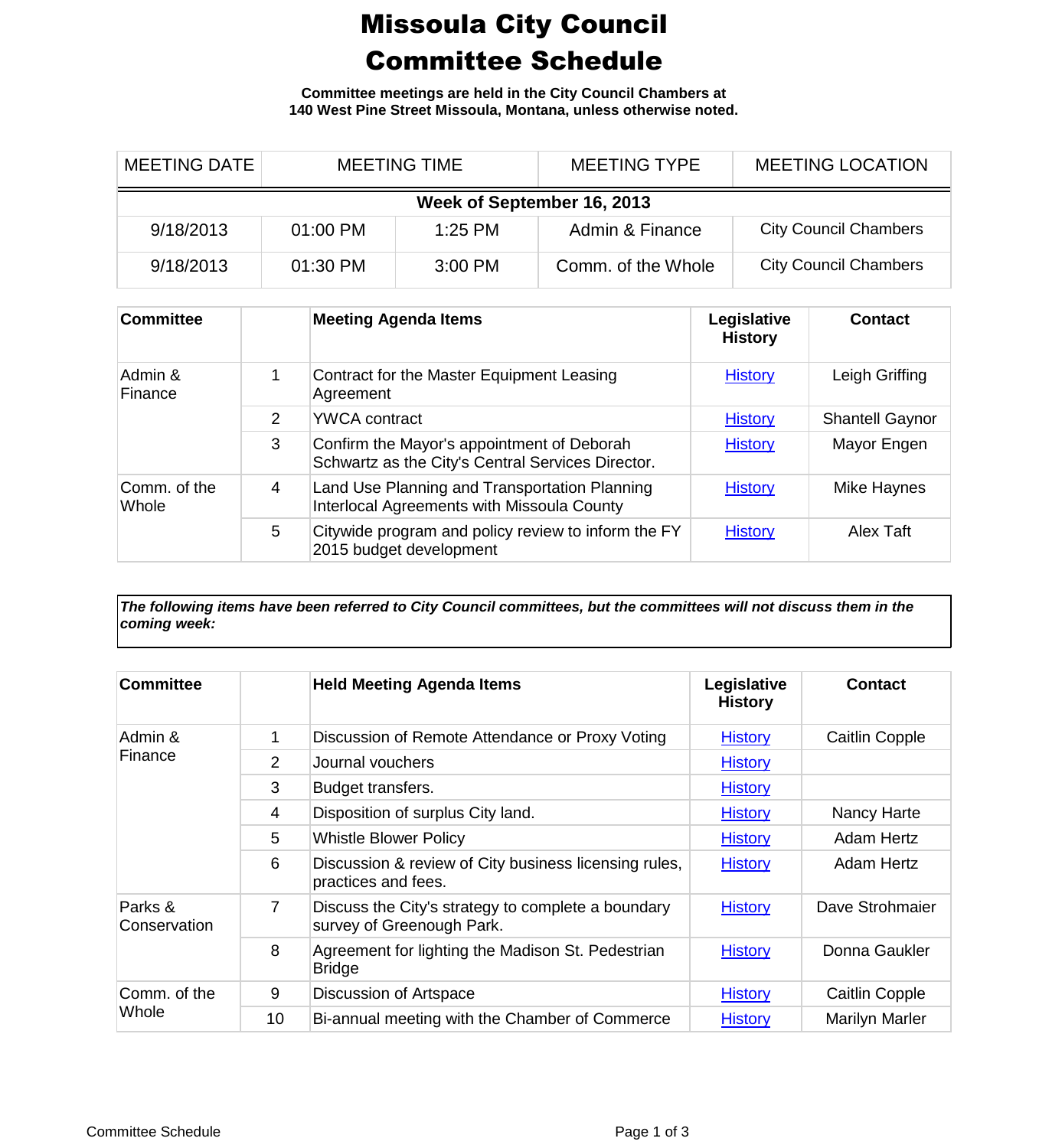## Missoula City Council Committee Schedule

**Committee meetings are held in the City Council Chambers at 140 West Pine Street Missoula, Montana, unless otherwise noted.**

| Comm. of the<br>Whole   | 11 | Conference updates and information sharing                                                                                                                                                                              | <b>History</b> | <b>Marilyn Marler</b>              |
|-------------------------|----|-------------------------------------------------------------------------------------------------------------------------------------------------------------------------------------------------------------------------|----------------|------------------------------------|
|                         | 12 | Joint meeting of the Mayor, City Council and County<br>Commission; a facilitated quarterly OPG review as<br>directed in the Interlocal Agreement.                                                                       | <b>History</b> | Mayor Engen                        |
|                         | 13 | Propose the City Council be a member unit of the<br>Missoula Chamber of Commerce.                                                                                                                                       | <b>History</b> | <b>Dick Haines</b>                 |
|                         | 14 | Updates from Council representatives on the Health<br>Board, Community Forum, Transportation Policy<br>Coordinating Committee, other boards and<br>commissions as necessary. (Ongoing)                                  | <b>History</b> | Ongoing                            |
|                         | 15 | Update from Missoula Economic Partnership<br>President/CEO James Grunke                                                                                                                                                 | <b>History</b> | <b>Marilyn Marler</b>              |
| Land Use &<br>Planning  | 16 | <b>Ordinance Establishing Certain Social Service Use</b><br><b>Zoning Regulations</b>                                                                                                                                   | <b>History</b> | Thomas L. Zavitz                   |
|                         | 17 | Annexation, (see separate list at City Clerk's Office<br>for pending annexations) (Ongoing in committee)                                                                                                                | <b>History</b> |                                    |
|                         | 18 | Amend Article 7. Error Corrections and Adjustments<br>to the subdivision regulations to allow for restrictions<br>or conditions placed on a plat by the governing body<br>to be amended or removed by a future council. | <b>History</b> | Jon Wilkins                        |
|                         | 19 | Discussion of City planning issues with members of<br>the Planning Board.                                                                                                                                               | <b>History</b> | <b>Bob Jaffe</b>                   |
| Pub. Safety &<br>Health | 20 | Police Department update.                                                                                                                                                                                               | <b>History</b> | Mark Muir                          |
|                         | 21 | Health Department update.                                                                                                                                                                                               | <b>History</b> | Ellen Leahy                        |
|                         | 22 | Fire Department update.                                                                                                                                                                                                 | <b>History</b> | Jason Diehl                        |
|                         | 23 | Ordinance generally amending Chapter 8.52<br>Missoula Municipal Code entitled "Fireworks."                                                                                                                              | <b>History</b> | Dave Strohmaier                    |
|                         | 24 | Discussion of sexual assault prevention campaign<br>and consideration of unfunded crime victim advocate<br>urban outreach position.                                                                                     | <b>History</b> | Caitlin Copple                     |
|                         | 25 | Safety aspects of management of the urban deer<br>population in the city of Missoula.                                                                                                                                   | <b>History</b> | Dick Haines, Jon<br><b>Wilkins</b> |
|                         | 26 | Discussion with Crime Victim Advocate Office.                                                                                                                                                                           | <b>History</b> | Jon Wilkins                        |
|                         | 27 | Eat Smart Coalition information.                                                                                                                                                                                        | <b>History</b> | Jason Wiener                       |
|                         | 28 | Air quality issues related to railroad operations in<br>and through Missoula.                                                                                                                                           | <b>History</b> | Dave Strohmaier                    |
| <b>Public Works</b>     | 29 | Discuss the timing of various traffic lights around the<br>City.                                                                                                                                                        | <b>History</b> | <b>Bob Jaffe</b>                   |
|                         | 30 | Resolution to change the speed limit on Reserve<br>Street between Brooks and 39th Street.                                                                                                                               | <b>History</b> | <b>Wayne Gravatt</b>               |
|                         | 31 | Discussion of Sidewalk Master Plan                                                                                                                                                                                      | <b>History</b> | Cynthia Wolken                     |